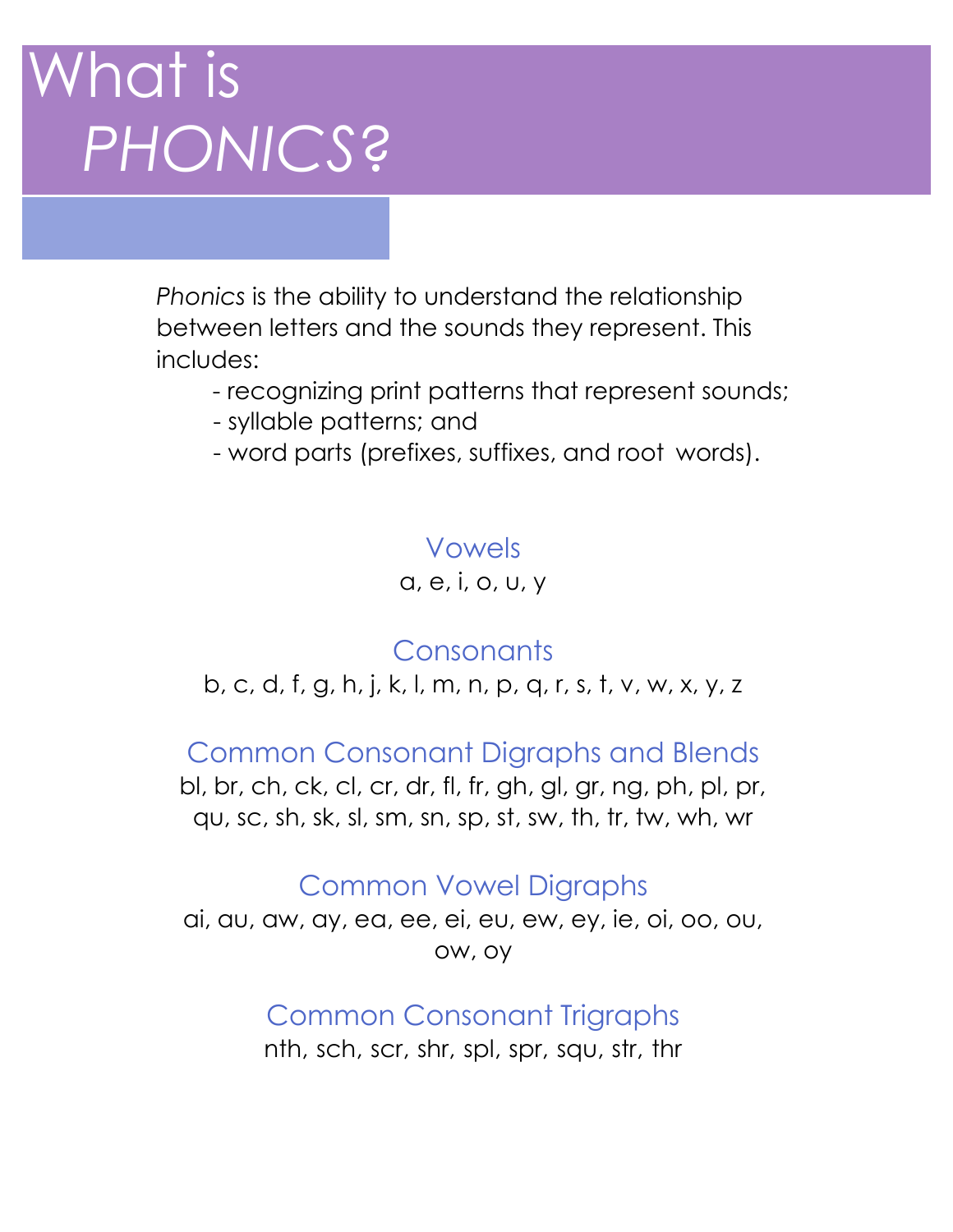# **Phonics Activities**

## Letter-Sound Recognition Activities

- $\Box$  Write a letter on one end of each popsicle stick. On two or three other popsicle sticks, write KABOOM. Put all sticks letter-end down in a cup. Take turns pulling popsicle sticks from the cup. Each time you pull a stick, say the letter name and the sound the letter makes. If a KABOOM stick is drawn, that player must put all of their sticks back into the cup. The game is over when all letter sticks have been pulled.
- $\Box$  Write letters on sticky notes, and spread them out across a table top. Say a letter sound and have your child swat the letter that makes the sound. *Alternate version*: Once your child learns all of the letter sounds, you can say a word and have your child swat the letters that spell the word (in order).
- $\Box$  Use sidewalk chalk to draw a hopscotch formation. In each box, write a letter. On the squares that go two across, write the letters found in digraphs or blends. When your child jumps on a square, he/she will say the letter's name and sound. When your child jumps on the crossbar, he/she will say the name and sound of the letter in the left box, then the right box, then shout the sound the digraph or blend makes together.

*Alternate version:* Play the game with only vowels, but have your child give the long and short vowel sounds. Crossbars can have vowel digraphs.

- $\Box$  Identify which letters and sounds your child needs help with. Write the focus letter names on sticky notes and stick them to bowls (one bowl for each letter). Collect small toys and objects from around the house. Have your child say the name of an object and sort it into the bowl with the correct letter.
- □ Create cards with pictures of simple objects that contain a short vowel sound. Create a card for each short vowel sound. Help your child match the word on the picture card to the correct short vowel card.

Example:<https://youtu.be/EGf2lL9eALg>

 $\Box$  Place magnetic letter tiles on the refrigerator. Call out letter names or letter sounds, and have your child swat the appropriate magnet with a spatula.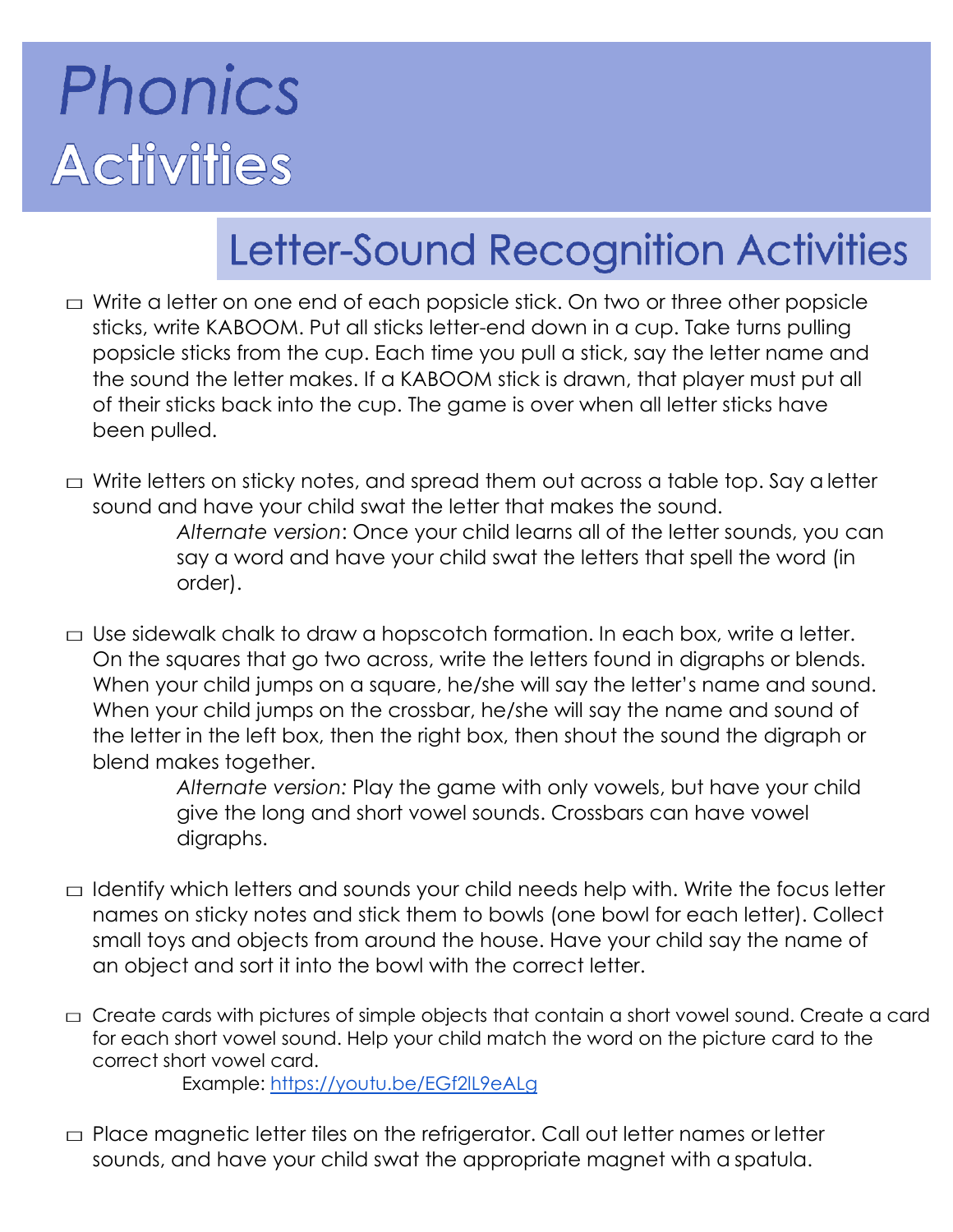$\Box$  Write the alphabet in a letter arc, or a curved shape starting with A and ending with Z. Ask your child to identify various letters and letter sounds. You can also ask them to think of a word that starts with a certain letter.

Examples:<https://youtu.be/QvN70v1QRHI> [https://youtu.be/\\_MPZ6KAKC9k](https://youtu.be/_MPZ6KAKC9k)

- $\Box$  Have your child use play clay to roll out and make the shapes of different letters. Call out the name or sound of the letters and watch them build the letter shapes.
- $\Box$  Print out a nursery rhyme on a piece of paper and read it to your child. After reading, ask your child to circle a certain letter (uppercase and lowercase) throughout the story. When your child circles each letter, ask them to make the sound for that letter. Ask your child to write the letter while saying its sound.

Example:<https://youtu.be/-jkL7Plx834>

 $\Box$  Write letters on individual pieces of paper. Ask your child to spell a word using the letters. After your child spells the word correctly, ask them to name each letter sound in the word.

Example: [https://youtu.be/AOzTD\\_z-6yM](https://youtu.be/AOzTD_z-6yM)

- $\Box$  Identify letters that your child needs extra practice identifying and sounding out. Using a piece of junk mail, help your child scan through a paper and identify each of these letters. Once they identify the letter, ask them to say the letter sound. Example:<https://youtu.be/CzhHCH0r3gA>
- $\Box$  Help your child learn how adding a silent "e" at the end changes the word. For example: plan changes to plane, at changes to ate. Explain how adding the silent "e" to these words makes the "a" says its name (long vowel sound). Example:<https://youtu.be/yKGL63QQUo4>
- $\Box$  Create a chart with different r-controlled vowels (ar, er, ur, or, ir). Read a word and ask your child to identify which r-controlled vowel they hear. After sounding out the word, ask your child to write the word in the appropriate column of the vowel chart. Example:<https://youtu.be/QKIw3-f6Cgc>
- □ Create a chart with various words that contain the long "o" vowel. Write the word with the letters that make the vowel sound missing. Ask your child to fill in the missing letters and say the word aloud. Talk about the word and its meaning. Example:<https://youtu.be/olDOvqyI-Eo>
- $\Box$  Vowel diphthongs happen in words that have two vowel sounds that combine in the middle of the word. Example: coin, boat, bean). Play Bingo with your child using words that contain vowel diphthongs. After reading the word, ask your child to identify which two vowels the word contains.

Example:<https://youtu.be/WewWhd7VQnE>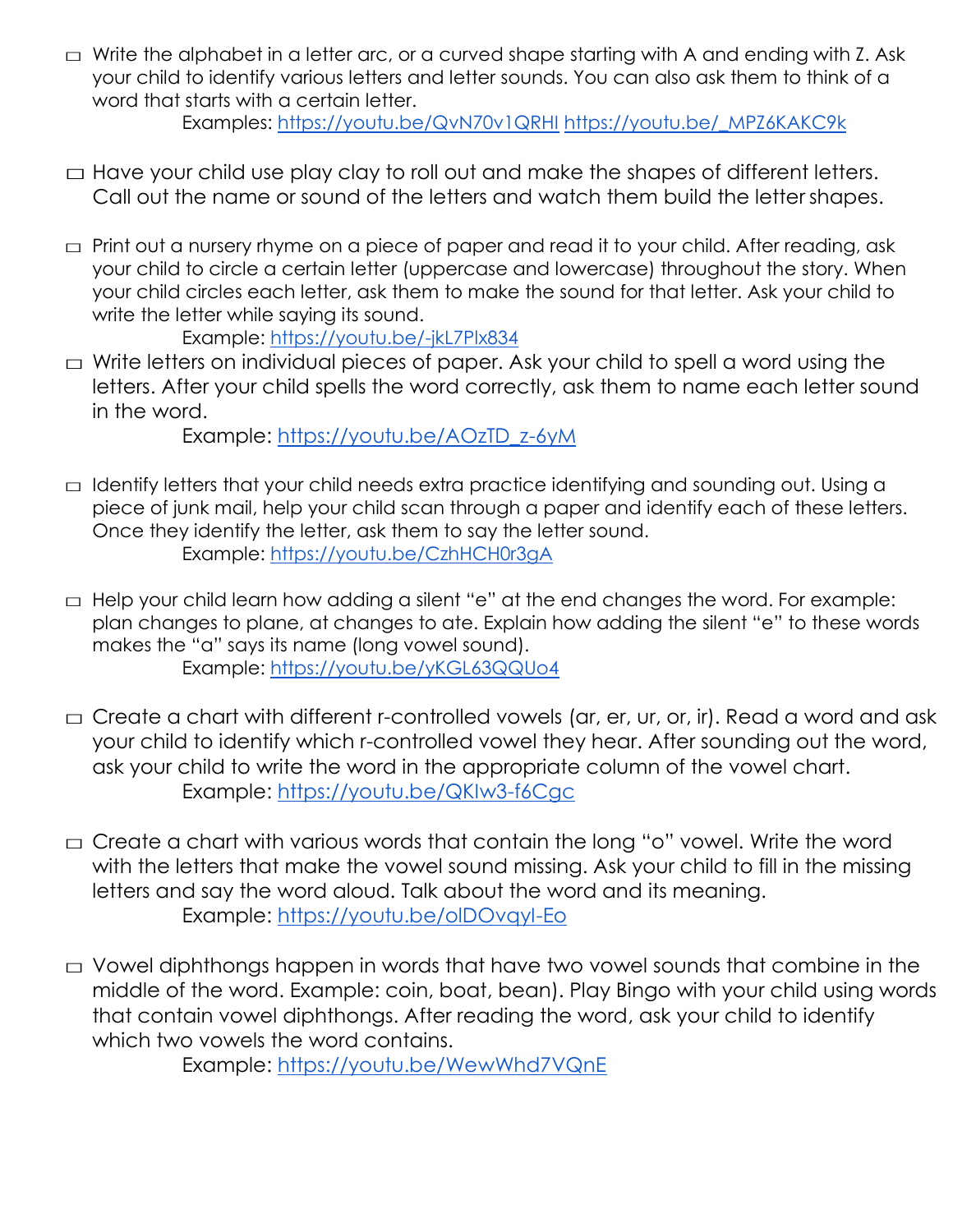## **Word Blending Activities**

- $\Box$  Cut a toilet paper roll or paper towel roll in half. On one half, write consonants, consonant blends, or consonant trigraphs spaced around the edge. On the other half, write rimes spaced around the edge. Put the pieces on the bottom of a wire clothes hanger. Have your child spin the rolls to make new words.
- $\Box$  Stack three Styrofoam or plastic cups. On the first cup, choose six consonants to write around the outside edge. On the middle cup, write the five vowels around the outside edge. On the third cup, write 6 consonants around the outside edge. Have your child spin the cups to create new words to read.

*Alternate version 1:* Replace the vowels on the middle cup with vowel digraphs.

*Alternate version 2:* Replace the consonants on the first and last cups with digraphs, blends, or trigraphs.

*Alternate version 3*: Add a fourth cup. Write *e, s, es, d, ed, ing* around the edge to create new words.

- □ Play word building board games such as Scrabble©, Boggle©, or Word Up© with your child.
- $\Box$  Write the names of six different letters on notecards or square pieces of paper, being sure to use vowels and consonants. Play a game with your child to see who can create the most words out of the letters given.
- $\Box$  Use magnetic letter tiles to practice reading word family words. Place two magnets beside one another to make a word family word. Let your child add different letters to the beginning of the word family letters to make new words. Have your child read the words fluently before building a new word.
- $\Box$  Spread a small amount of shaving cream on a table or counter top. Call out letter names or letter sounds and have your child write the appropriate letter in the shaving cream.
- $\Box$  Using letter beads, have your child make word jewelry by stringing together different beads on string or pipe cleaners to make words.

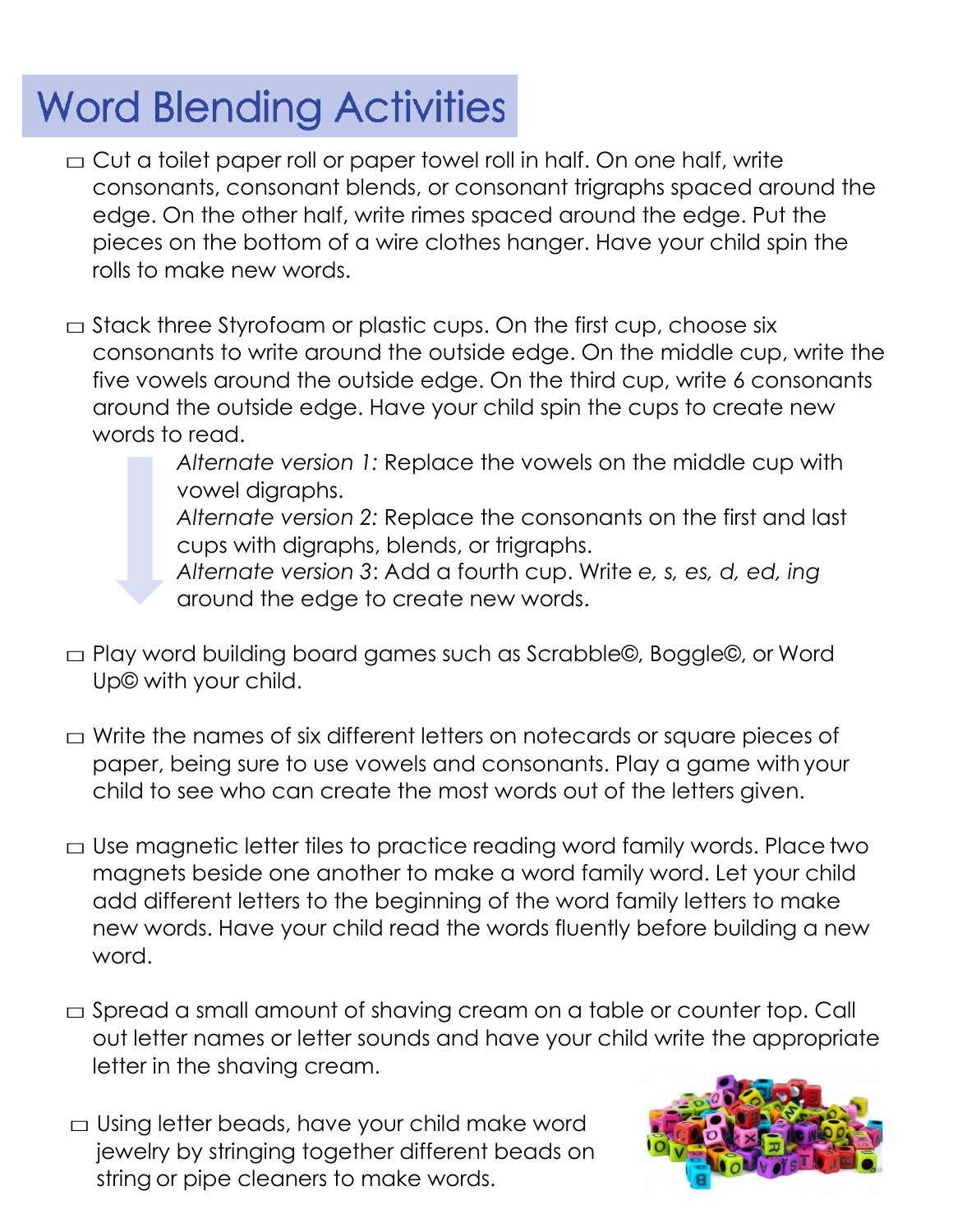$\Box$  Help your child practice spelling words using letter cut-outs. Start with words with two sounds (like it or up) and move to three sounds. Use the word in a sentence. Sound out the letters for each word as your child is working. Make corrections and praise your child's effort.

Example:<https://youtu.be/N0lvwxoNV8g>

 $\Box$  Using a picture card, help your child identify each letter sound in a word. Use small objects to place on the picture card to represent each sound in the word. Then, ask your child to say the whole word while sliding their finger across the picture.

Example:<https://youtu.be/Cwi2TctQYY0>

 $\Box$  Cut a paper into small squares and write various beginning letters on each square. On a different square of paper, write the end sound. (Example: the ending sound is "op" for mop, top, and pop, which have various beginning letters) Help your child create new words as you rotate between the beginning letters and sounds.

Example:<https://youtu.be/YqCmnbbVBjg>

- □ Cut up a note card and write different letters on each piece. Say a word for your child to build using the letters. As they pick each letter, ask them to say the letter sound. When the word is formed, ask your child to say the whole word together. You can also talk about the word meaning after it's spelled. Example:<https://youtu.be/34cj31WTP6s>
- $\square$  Create a chart with pictures of words at your child's level that rhyme (Example: sheep and sleep, chick and stick). Using cards with different letter sounds, help your child identify the letter sounds for each word. Help your child place the letter sounds on the chart and then say the word parts individually. Then, have your child blend the word parts together.

Example:<https://youtu.be/hhLImG-MkWA>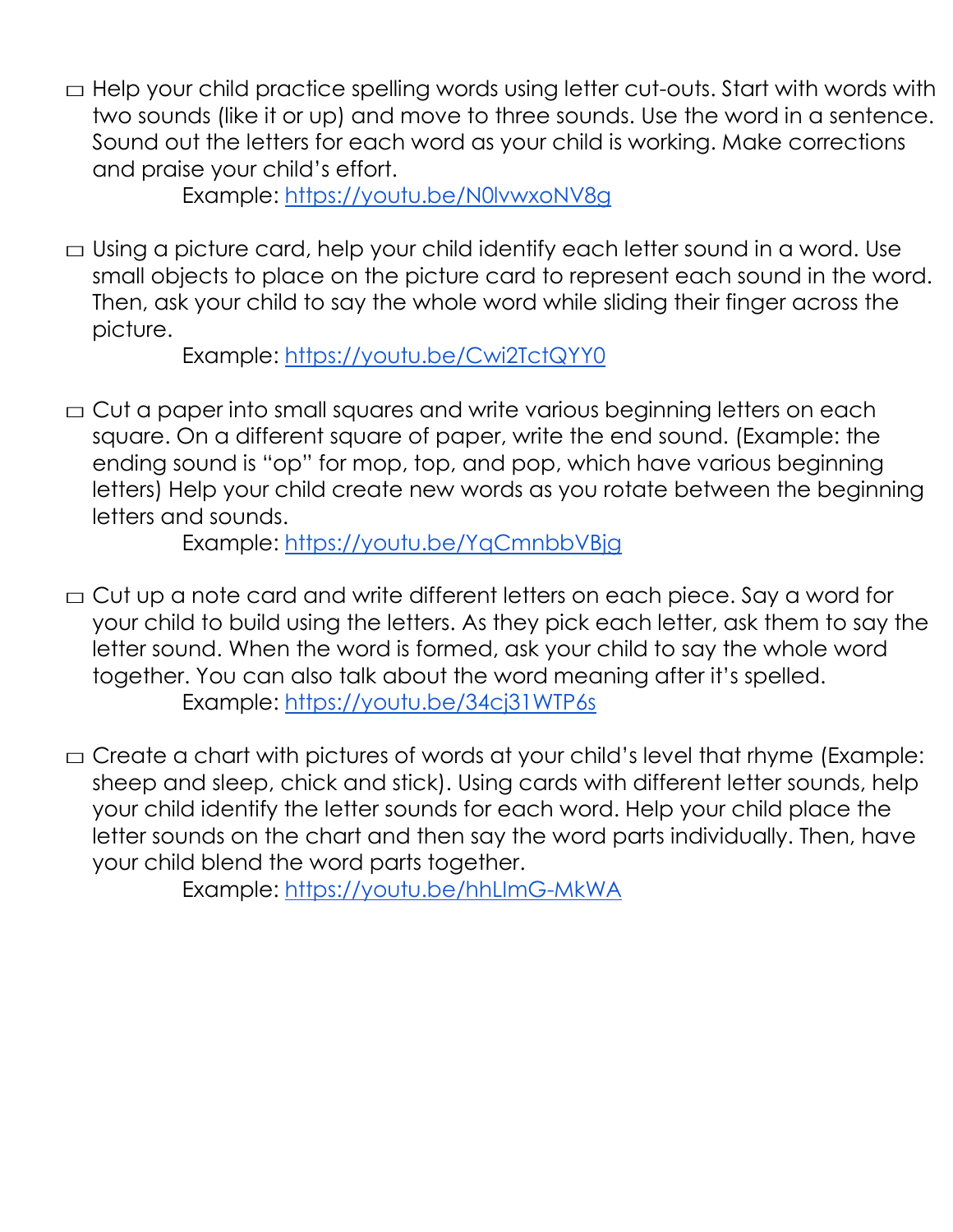### **Multisyllable Word Activities**

 $\Box$  Write the most common English syllables on notecards. Hold the cards up and have your child practice reading the syllables.

□Have your child use newspapers, magazines, and books to hunt for words with a specific syllable. Have your child read the words and keep a list of all the words they collected for each syllable.

Example: "Look! I found *table* and *apple* to go under Consonant-le, because *ta/ble* and *ap*/*ple* both have consonants followed by the letters *-le* in the second syllable!"

- $\Box$  Write the most common English syllables on different sticky notes. Have your child put stickies together to create words (real or nonsense). Have your child practice reading the words they make. *Alternate version:* Have your child only make real words from the syllable stickies. After building the words, have your child read the words fluently.
- $\Box$  Using a muffin tin with six cups, label each cup with a different syllable type. Write the most common English syllables on small pieces of paper and have your child sort them into the correct cup.

#### *6 Syllable Types:*

Closed (VC, CVC) Vowel-Consonant-e (VCe) Open (V, CV) Vowel Team Vowel-r Consonant-le (C-le)

### **Most Common** *English Syllables:*

ing, er, ter, al, ed, es, tion, re, oth, ry, ex, en, di, bout, com, ple, con, per, un, der, ty, num, peo, ble, af, ers, mer, wa, ment, pro, ri, sen, ture, few, dif, pa, tions, ther, fore, est, ei, si, ent, ven, ev, ac, ca, fol, ful, na, col, par, dis, ern, ny, cit, po, cal, mu, moth, coun, mon, pe, lar, por, fi, bers, sec, ap, stud, gan, bod, tence, ward, nit, nev, ure, mem, ters, cov, de, ver, tle, ber, ar, ma, fa, la, tain, ning, pic, im, ad, tween, ger, hap, e, i, y, o,